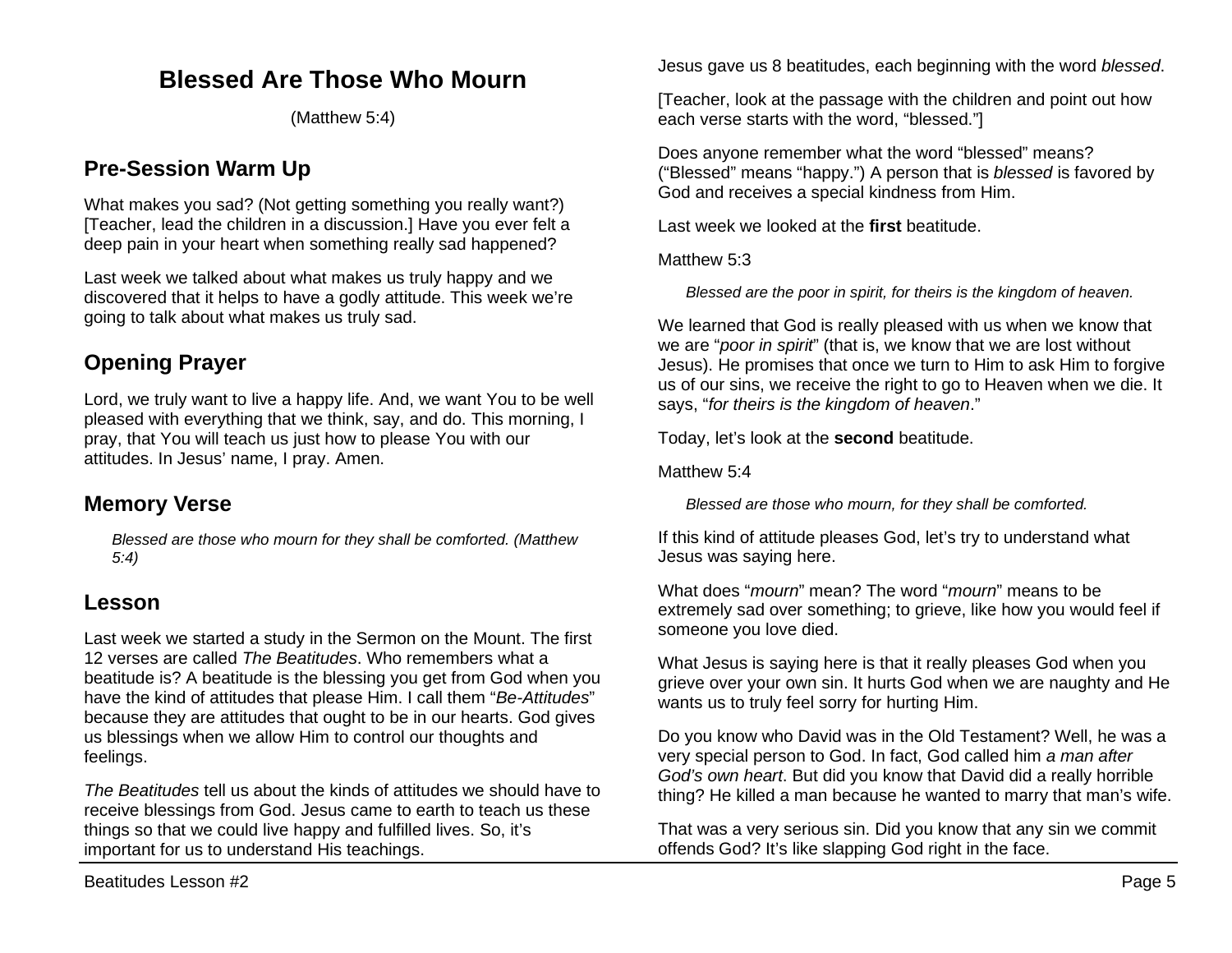Why do you think that God called David *a man after God's own heart* if he murdered a man? It was because David was truly sorry for his sin. He didn't try to cover it up; he cried out to God for mercy. Listen to what the Bible tells us David prayed.

#### Psalm 51 [Teacher, read…]

*Have mercy on me, O God, because of your unfailing love. Because of your great compassion, blot out the stain of my sins. (2) Wash me clean from my guilt. Purify me from my sin. (3) For I recognize my rebellion; it haunts me day and night. (4) Against you, and you alone, have I sinned; I have done what is evil in your sight. You will be proved right in what you say, and your judgment against me is just. (5) For I was born a sinner—yes, from the moment my mother conceived me. (6) But you desire honesty from the womb, teaching me wisdom even there. (7) Purify me from my sins, and I will be clean; wash me, and I will be whiter than snow. (8) Oh, give me back my joy again; you have broken me—now let me rejoice. (9) Don't keep looking at my sins. Remove the stain of my guilt. (10) Create in me a clean heart, O God. Renew a loyal spirit within me. (11) Do not banish me from your presence, and don't take your Holy Spirit from me. (12) Restore to me the joy of your salvation, and make me willing to obey you. (13) Then I will teach your ways to rebels, and they will return to you. (14) Forgive me for shedding blood, O God who saves; then I will joyfully sing of your forgiveness. (15) Unseal my lips, O Lord, that my mouth may praise you. (16) You do not desire a sacrifice, or I would offer one. You do not want a burnt offering. (17) The sacrifice you desire is a broken spirit. You will not reject a broken and repentant heart, O God. (18) Look with favor on Zion and help her; rebuild the walls of Jerusalem. (19) Then you will be pleased with sacrifices offered in the right spirit with burnt offerings and whole burnt offerings. Then bulls will again be sacrificed on your altar. (NLT)*

Do you think that David's sin of murder is worse than anything you have ever done? Jesus said that if you get angry at your brother or sister, it's as if you have murdered that person in your heart.

God is holy and pure. He cannot have anything that is not holy and pure in His presence. So, sin separates us from God. But, as we learned last week, when you realize that you are "*poor in spirit*" and

ask Jesus to forgive you of your sins, the Scripture says you become a child of God. That's when you know that you can go be with God in Heaven when you die. That's why the first beatitude says, "*for theirs is the kingdom of heaven*."

This week we learn that when we are truly sorry over our sin, like David was, God is quick to forgive us. The Scripture says, "*For they shall be comforted*."

Knowing that you are poor in spirit is the beginning of your walk with God. Next, we need to remember that no sin is too great to ask God to forgive it.

Sin separates us from God. But God wants us to be close to Him. That's why He's so willing to forgive you. He's just waiting for you to come running to Him whenever you know you've done something naughty. Like David, whenever we sin, we must ask God to cleanse us from within, cleansing our hearts and spirits with new thoughts and desires.

The promise in today's verse is that if you are truly sorry when you sin, God *will* comfort you and give you back your joy.

## **Closing Prayer**

Lord, we know that it makes You very, very sad when we are naughty. We want to please You with the things that we think and say and do. Pierce our hearts each time we sin, so that we may grieve over it. Drive us to You, Lord, so that we might come and confess our sins and get cleansed by You. We want to always be in good standing before You. In Jesus' name, I pray. Amen.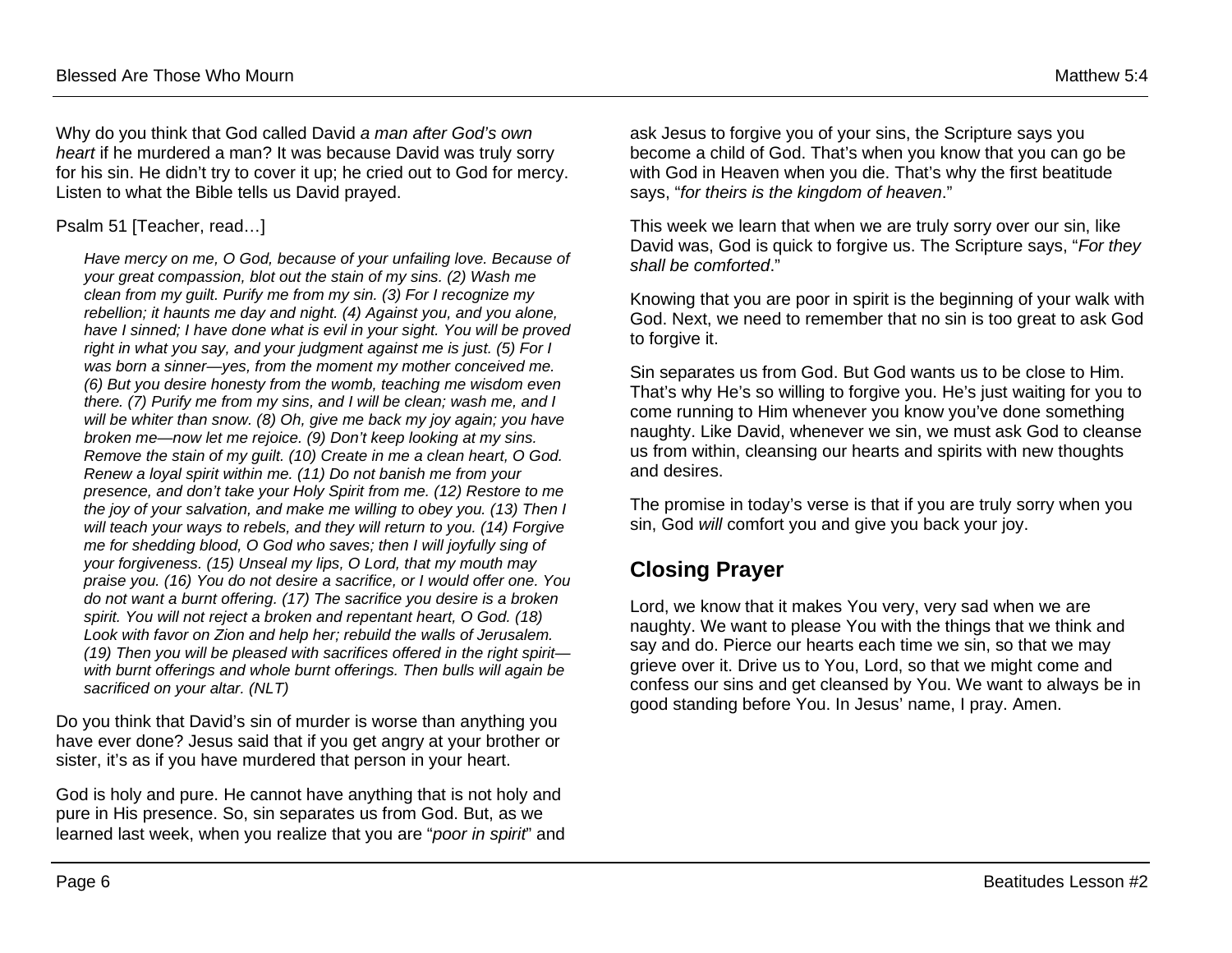## **Learning Centers**

### **Craft Corner**

### **Game Center**

*Relay Race*. Print each word or word phrase of Matthew 5:4 on a separate large-sized sticky note. Make a set for each team or child in the class. Have a race to see which team can unscramble the verse the fastest. Give a chocolate candy to the winners. (Repeat this several times.)

Make "Bee" cards to hand out for correct answers to the review questions. (See pattern on next page.) The person with the most "bees" gets to pick something from the treasure box.

Or, use the following questions in another game of your choice:

- 1. What is a beatitude? (A beatitude is the blessing you get from God when you have the kind of attitudes that please Him.)
- 2. What is the first beatitude? (Matthew 5:3—this is open book!)
- 3. What is the second beatitude? (Matthew 5:4)
- 4. What does the word "*mourn*" mean? (To be extremely sad over something.)
- 5. Why was David called the *apple of God's eye*? (He was truly sorry for his sins.)
- 6. What should you do if you sin? (Confess it to God.)
- 7. What will you receive from God if you mourn over your sin? (Comfort)

8. The beatitudes tell us about the kinds of attitudes that please God and that will make us truly happy. Why will you be happy if your mourn? (God will comfort your heart.)